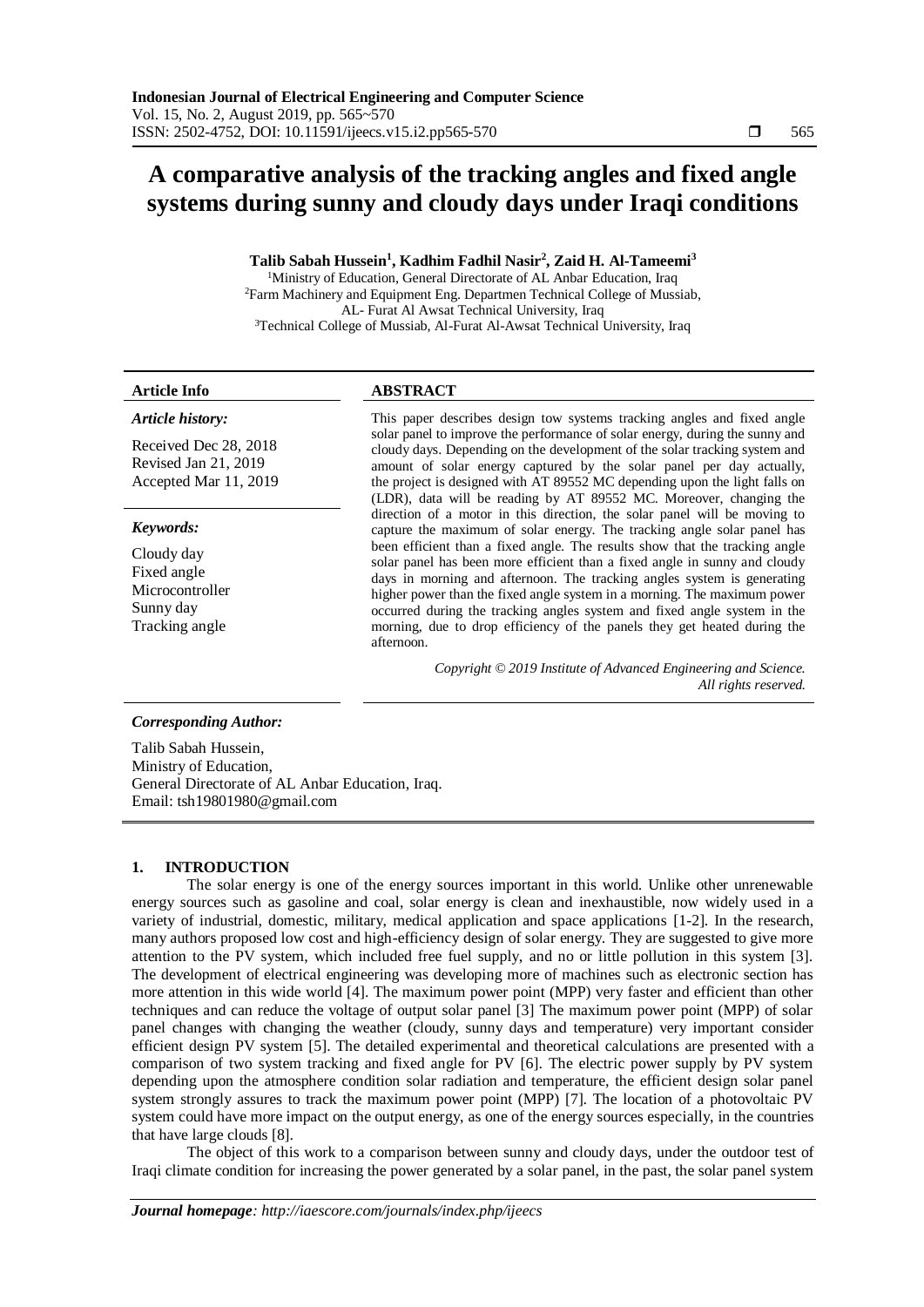has been hooked with a fixed angle. It does not follow the sun, and therefore the solar power generation efficiency is low. A tracking angle solar panel system, designed in such a way to keep the panel tracking the sun from -90<sup>o</sup> to +45<sup>o</sup> in order to utilize maximum solar power. It automatically tracks the solar power using Microcontroller as shown in Figure 1. Hence the auto solar tracking system is required to harness solar energy, and improve efficiency, with minimizing cost.



Figure 1. (a, b). Experimental setup of fixed angle (45°) and tracking angles from ( - 90°to 45°) of solar panel methods

# **2. THE EXPERIMENTAL WORK OF TRACKING ANGLE SYSTEM AND FIXED ANGLE SYSTEM SOLAR PANEL METHODS**

Two systems are experimental is tested on the rooftop of building in Iraq, AL Anbar. The location of the site is  $33^\circ$  N latitude and  $44^\circ$  E longitudes. The experimental setup depending on the PV module 3w made from polycrystalline silicon, a 600cm² areas. solar penal systems are mounted on the middle of a fixed stand cast steel structure with multi-angles, and the fixed angle by optimal tilt angle 45<sup>°</sup> facing due east. The PV module and Rheostat of load are connected and then took all the measurements voltage and current by measurement devices (Ammeter and Voltmeter) to obtain maximum output power. As shown in the Figure1 (a, b) during the sunny day on November and cloudy day on October 2017, the microcontroller is used in the tracking angles system to the direction of the motor.

### **3. MICROCONTROLLER AT89552**

The microcontroller is a system programmable; a microcontroller consists of CPU in addition to a fixed amount of RAM, ROM and I/O ports and a timer embedded for all one chip. A fixed amount for chip RAM, ROM, and some I/O ports in MC make it ideal for many applications a scientifically and industrial, Keil software is used to programmable the microcontroller AT89552. As shown in Figure 2.

#### **3.1. Keil Software**

The Keil compiler considered important software used for a machine language code, like writing and compiling, a machine source code converted into hex code which is entered into the microcontroller for more processing. A Keil compiler also supports C language code, to running of the program. As shown in Figure 3.

- a) Click on the Keil u Vision4 icon on the desktop
- b) Then click on the new project
- c) For a program written in Assembly. Then save it with extension "asm" and for "C" based on a program save it with extension "C."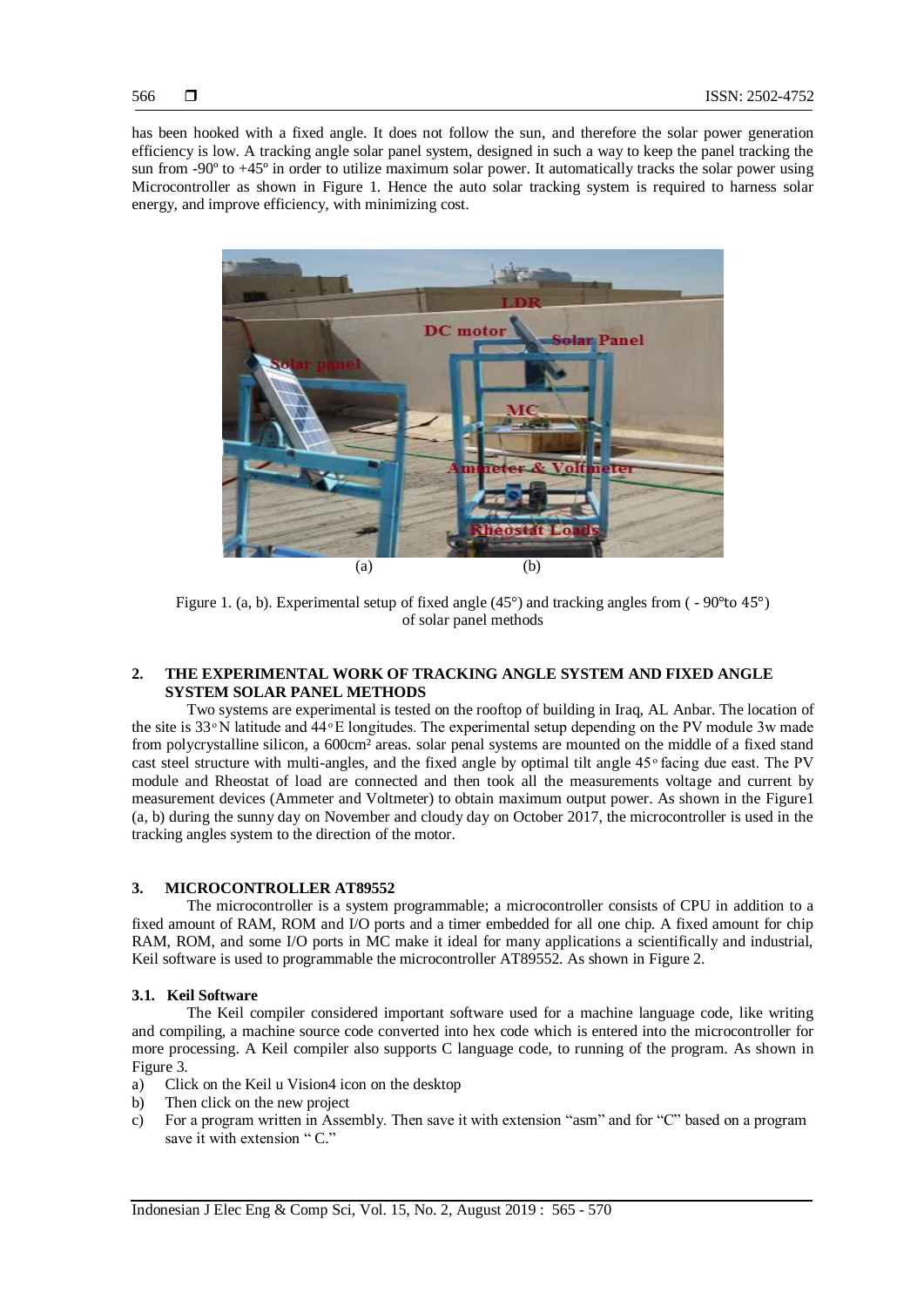

Figure 2. Block diagram of microcontroller AT89552

| 247 8 3 7 8 3 4                                                                                          |
|----------------------------------------------------------------------------------------------------------|
|                                                                                                          |
| GO 6 1 1 Part<br>日本 表示                                                                                   |
| +0<br>User.<br>$\bullet$ X<br>45.74<br>killerin.                                                         |
| <b>TITTLE</b><br><b>Jaiman</b>                                                                           |
| $v$ is a sections:<br>A Eleme v<br>both must                                                             |
| $1 - 0$<br>Domin + Newfolk                                                                               |
| furthers.<br><b>R</b> Ference                                                                            |
| Library.<br>Lodata SA<br><b>Wallen</b> Low Force<br>Midro Mirec                                          |
| <b>E</b> Deima                                                                                           |
| seld drive<br>fanyilinger<br>A Dominah<br><b>Lose futur</b>                                              |
| 蹦<br>IL Nonthea                                                                                          |
| <b>A</b>                                                                                                 |
| <b>Gilbert</b><br><b>SECONDER</b><br><b><i><u>Districted</u></i></b><br><b>Busess</b>                    |
| $J$ Musc<br>Q<br>News                                                                                    |
| cited Fulder<br><b>El Telseo</b><br><b>B</b> times                                                       |
| <b>Banding</b>                                                                                           |
|                                                                                                          |
| Heyes, work!<br><b>Seeator Milecia</b>                                                                   |
|                                                                                                          |
| <b>Denville</b> Case<br>Al Hachden                                                                       |
|                                                                                                          |
|                                                                                                          |
| ×                                                                                                        |
| + Ea Tweet<br>6 El Seuro Seng<br>$\frac{1}{2\pi\sqrt{2}(-1)^{1/2}+1}$<br><b><i><u>best frame</u></i></b> |

Figure 3. Shown steps of the Keil u Vision 4 program

# **4. RESULTS AND DISCUSSION**

# **4.1. Comparison of P-V and I-V Curves of Tracking Angles System and Fixed Angle System Solar Panel Sunny Day Methods**

Solar panel and Rheostat load are connected as shown in Figure 1 the current and voltage readings by Voltmeter and Ammeter devices, taking the same connection is used to get the reading from morning to evening at (-86.85° to 45°) tracking angle system, and fixed angle system with optimal tilt angle (45°)with respect to the ground. The Rheostat load changes from maximum to the minimum value, voltage and current, from (7:00 am to 5:00 pm) observed as shown in Figure 4 the maximum power and current during the sunny day is (2.29w, 0.31Aat 11 am) tracking angles system, and (2.094w, 0.30A at10 am)fixed angle system respectively. Corresponding voltage and current values.

*A comparative analysis of the tracking angles and fixed angle systems during sunny… (Talib Sabah Hussein)*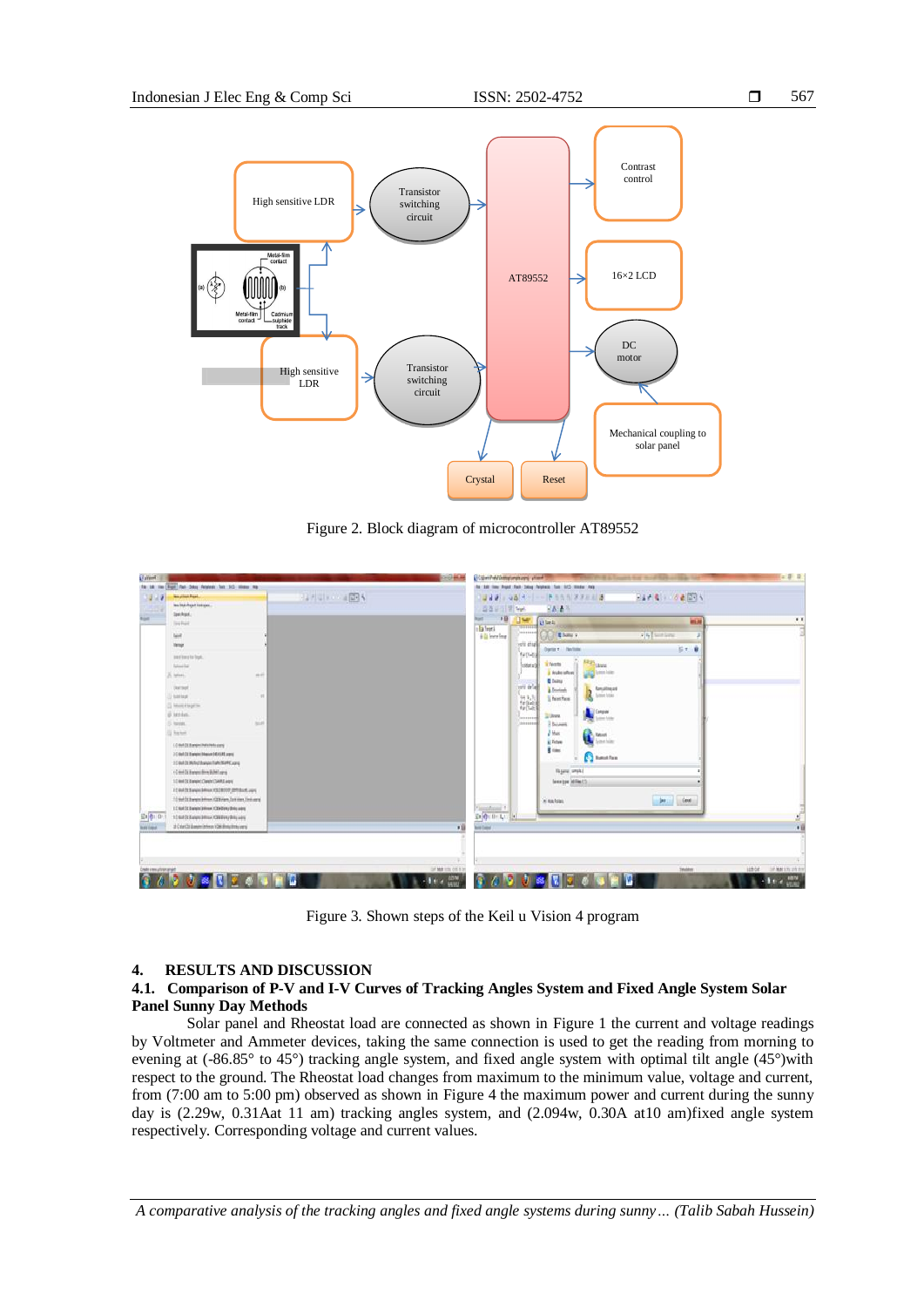

Figure 4. P-V and I-V curves during tracking angles and fixed angle solar panel from 7:00 am to 5:00 pm Respectively

# **4.2. Comparison of P-V and I-V Curves of Tracking Angles System and Fixed Angle System Solar Panel Cloudy Day Methods**

Solar panel and Rheostat load are connected as shown in Figure 1 the current and voltage readings by Voltmeter and Ammeter devices, taking the same connection is used to get the reading from morning to evening at (-86.85° to 45°) tracking angle system, and fixed angle system with optimal tilt angle (45°) with respect to the ground. The Rheostat load changes from maximum to the minimum value, voltage, and current from (7:00 am to 5:00 pm) observed as shown in Figure 4 the maximum power and Current during the cloudy day is (1.50w, 0.16A at 9:00 am) tracking angles system, and (1.30w, 0.15A at 9:00 am) fixed angle system respectively. Corresponding voltage and current values.

## **4.3. Comparison of Power Generated By Tracking Angles and Fixed Angle During Sunny And Cloudy Days**

The tracking angles system is generating higher power than the fixed angle system in a morning. Why the maximum power during the tracking angles system and fixed angle system in the morning, due to drop efficiency of the panels they get heated during the afternoon. The power generated values of tracking angles system are nearby from a fixed angle system in the morning, but the very wide gap in the afternoon because of the tracking system following the sun direction compared with a fixed system in which sunny and cloudy days. Increased the power generated in the morning by a tracking system on a sunny day showing that (52.35%) and (53.58%) on a cloudy day compared a fixed system, and decreased the power generated by the fixed system in a sunny and cloudy day compared with a tracking angles system the result showing that the improvement is (78.43%) on a sunny day and (75%) on a cloudy day during the afternoon by tracking angles system.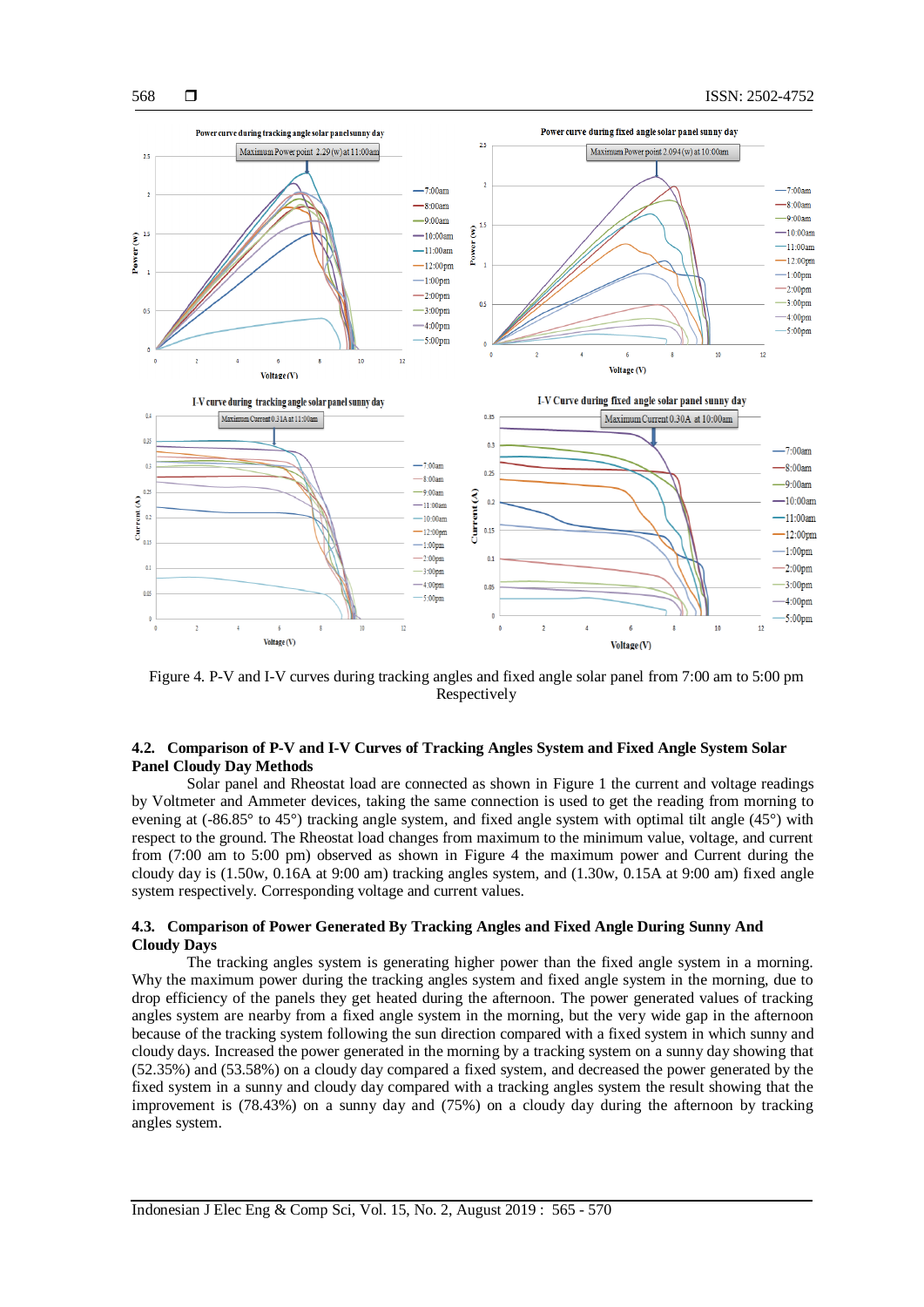



Figure 5. P-V and I-V curves during tracking angles and fixed angle solar panel from 7:00 am to 5:00 pm Respectively



Figure 6. The improvement level of power generated during a sunny and cloudy day

# **5. CONCLUSIONS**

In this study, the fixed and tracking solar panel system was utilized for comparison the outcomes energy between sunny and cloudy days in Iraq. The tracking angles system can track the sunlight automatically, The light sensitivity resistors (LDR) are used to determine the sunlight vision. Thus the efficiency of solar energy generation can be increased. The experimental result shows that the maximum power point and current (2.29W, 2.094W, and 0.31A 0.30A at 11:00 am and 10:00 am) on a sunny day.

*A comparative analysis of the tracking angles and fixed angle systems during sunny… (Talib Sabah Hussein)*